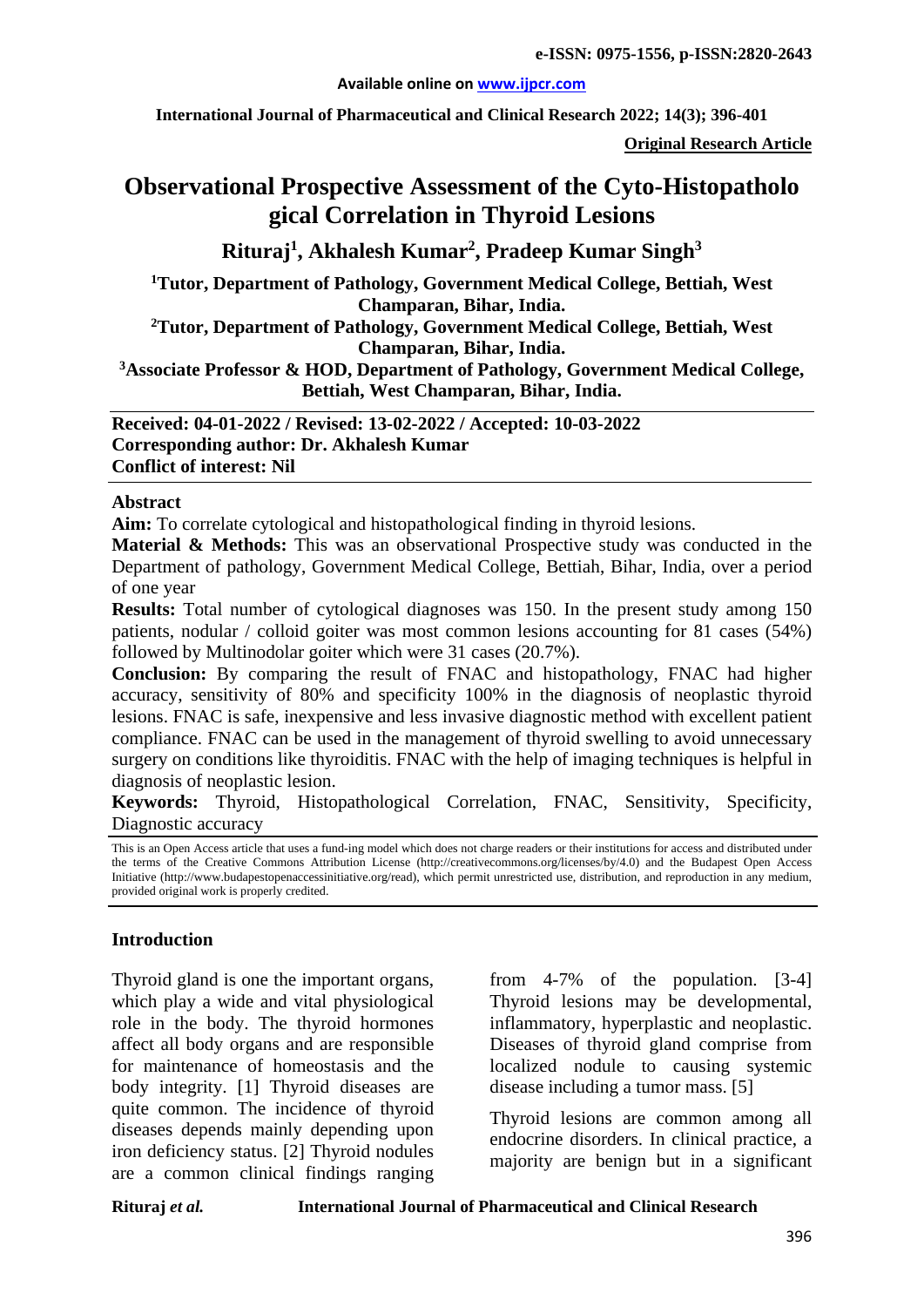percentage they are underlying malignant. [6-7] It is difficult to overall diagnose based only on clinical evaluation. Therefore, it is essential that a correct diagnosis is made as early as possible. [8]

Among head and neck lesions thyroid lesions are most common with a prevalence rate ranging from 4-7%. [9] The majority of clinically diagnosed thyroid lesions are non-neoplastic; only 5- 30%, are malignant and require surgical intervention. [10]

FNAC is a minimally invasive procedure which is safe, simple, and cost effective reliable and produces a quick result. [11] FNAC has allowed a dramatic decrease in unnecessary surgeries without thyroid nodular disease, enhancing the percentage of malignant operated nodules over 50%. [12] Hence, this study aims to correlate cytological and histopathological finding in thyroid lesions.

## **Material & Methods:**

This was an observational Prospective study was conducted in the Department of pathology, Government Medical College, Bettiah, Bihar, India, over a period of one year.

## **Methodology**

All the patients reported to our hospital during the study period with thyroid lesions irrespective of age and sex was included in present study. All the patients were clinically examined in detail according to the proforma and a careful palpation of the thyroid was done to guide precisely the location for doing aspiration. Details of the procedure were explained to the patients. Aspiration was done with the patient lying comfortably in a supine position and the neck was extended with a pillow under the shoulder so as to make the thyroid swelling appear prominent.

FNAC was performed under all aseptic precaution, with help of 23 gauge needle<br>and disposable  $5 \text{ml} / 10 \text{ml}$  syringes. and disposable 5ml/10ml syringes. Whenever needed USG guided FNAC was

done. Smears was prepared, fixed in 95% ethyl alcohol and Stained with hematoxylin & eosin stains FNAC smears were carefully studied and categorized into non neoplastic and neoplastic lesions.

# **Statistical analysis:**

Statistical analysis was done using SPSS version 21.

### **Results:**

The present study deals with the fine needle aspiration cytology of thyroid lesions and determination of diagnostic accuracy of aspiration cytology. A total of 150 patients with thyroid lesions were subjected to fine needle aspiration cytology during a period of 1 year.

Majority of the patients referred for FNAC thyroid were females constituting 123 (82%) of the total 150 patients, and 27 male cases (18%). Male to female ratio was 1:3.21.

**Fine needle aspiration cytology***:* In the present study, non-neoplastic lesions were more commonly encountered than the neoplastic lesions, cytological evaluation of the lesions was performed based on standard criteria reported in the literature.

## **Cytologic diagnosis was classified as:**

# **Non-neoplastic category:**

Smears with large quantity of colloid and several groups (generally six or more) of normal appearing follicular cells with or without the presence of histiocytes. The benign lesions include colloid nodule, nodule goiter, thyroiditis and thyroid cysts.

## **Neoplastic category:**

It includes both benign and malignant neoplasms. The aspirations which contained groups of cells with malignant features were considered diagnostic of primary thyroid cancer (papillary, medullary or anaplastic subtypes) or disease metastatic to thyroid. Histopathologic evaluation was advised because the criteria of malignancy in these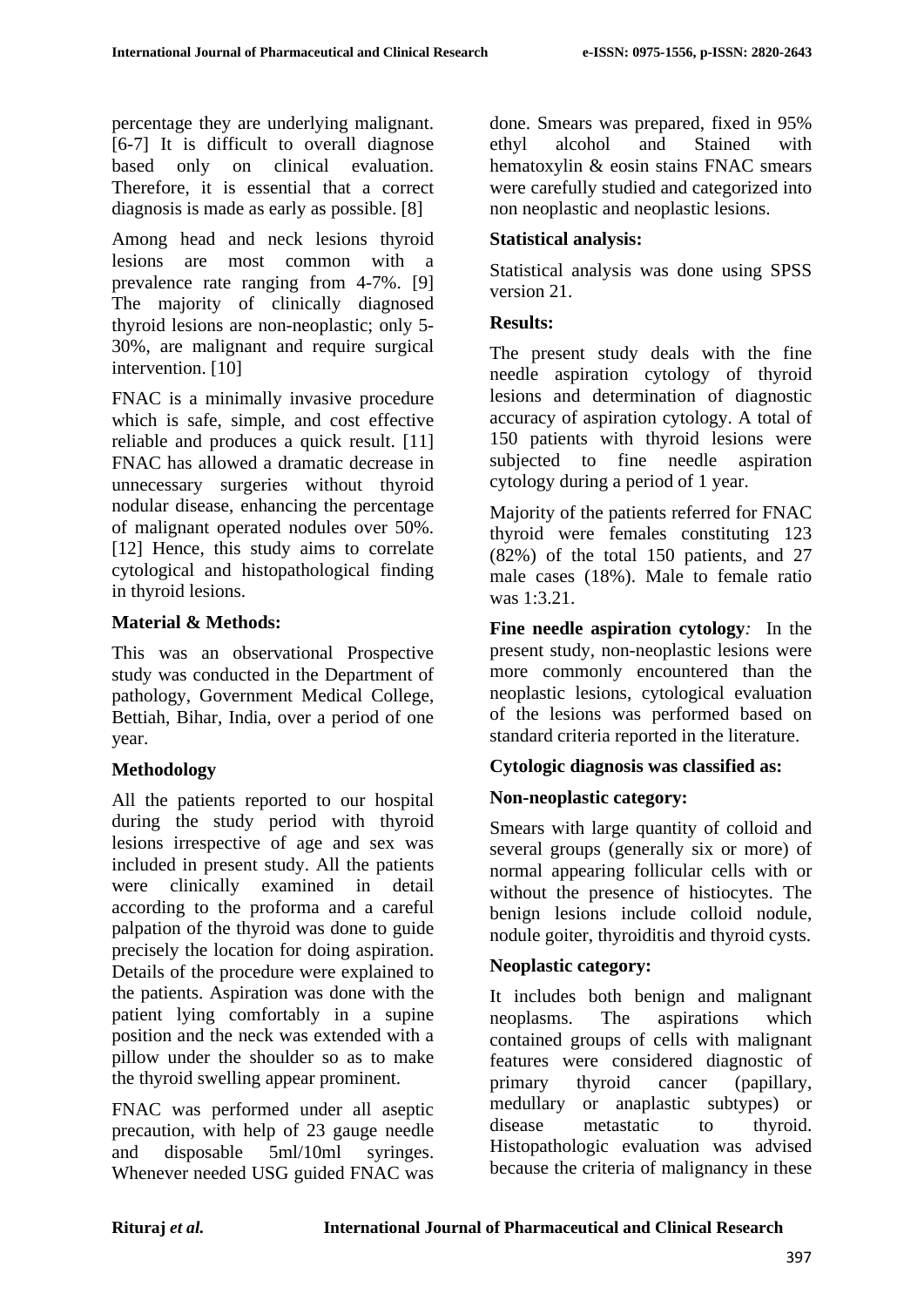lesions are based on evidence of capsular or vascular invasion.

### **Insufficient/inadequate category:**

Smears showing a minimum of six clusters of well-preserved follicular cells with each group containing at least 10 cells were considered adequate. Aspirates considered in sufficient had only blood or cyst fluid or scattered thyroid cells fewer than above mentioned number without colloid.

Total number of cytological diagnosis was 150. Amongst them 89.3% were nonneoplastic and 9.3% were neoplastic. [Table 1]

In the present study among 150 patients, nodular / colloid goiter was most common lesions accounting for 81 cases (54%) followed by Multinodolar goiter which were 31 cases (20.7%). [Figure 1]

In the present study following neoplastic lesions of thyroid were found - follicular adenoma, follicular carcinoma, papillary carcinoma, medullary carcinoma, undifferentiated (anaplastic) thyroid carcinoma [Table 2]

In present study the cytology – histopathology concordance rate for Nonneoplastic lesions and neoplastic lesions was - Non-neoplastic lesions-82.9% and neoplastic lesions – 80.4% [Table 3]

| Cytological diagnosis- | Number(n) | Percentages (% |
|------------------------|-----------|----------------|
| Non-Neoplastic         | 134       | 89.3           |
| Neoplastic             | 14        | 9.33           |
| Inadequate             | 02        | 1.33           |
| Total                  | .50       | $100\,$        |

#### **Table 1: Cytological diagnosis**



## **Figure 1: Non-Neoplastic lesions on cytology**

#### **Table 2: Neoplastic Lesion on histopathology**

| <b>Histopathological Diagnosis</b>              | Number | Percent (%) |  |
|-------------------------------------------------|--------|-------------|--|
| Follicular adenoma                              |        | 30          |  |
| Follicular carcinoma                            |        | 20          |  |
| Papillary carcinoma                             |        | 20          |  |
| Medullary carcinoma                             |        | 10          |  |
| Undifferentiated (anaplastic) thyroid carcinoma |        | 20          |  |
| Total                                           |        | 100         |  |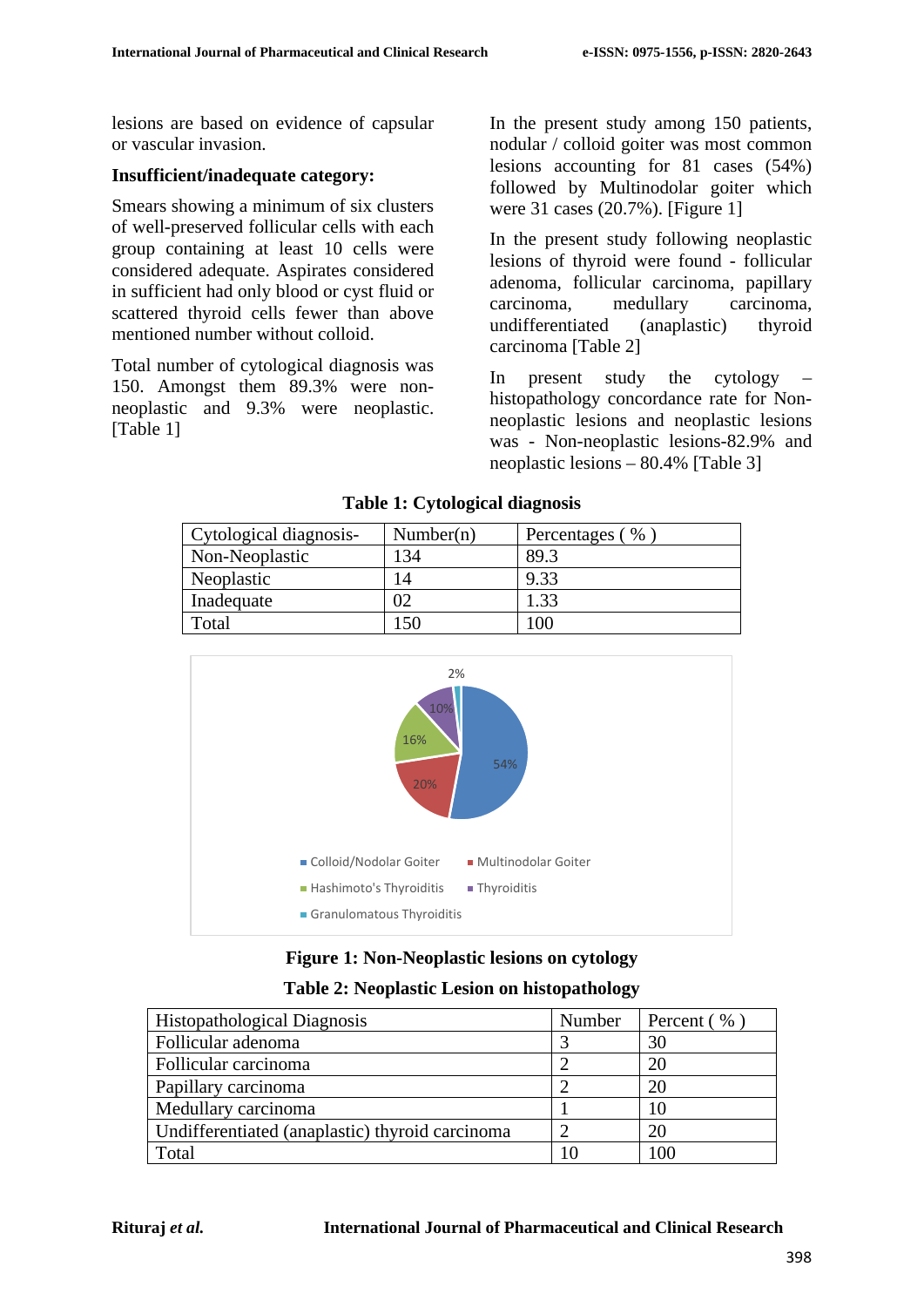| Histological diagnosis | of<br>No.<br>patients | <b>Cytological Diagnosis</b> |      |                       |                          |  |
|------------------------|-----------------------|------------------------------|------|-----------------------|--------------------------|--|
|                        |                       | Correlated                   |      | Non-Correlated        |                          |  |
|                        |                       | of<br>No.<br>patients        | (% ) | of<br>No.<br>patients | $%$ )                    |  |
| Non-Neoplastic lesions | 72                    | 58                           | 82.9 | 03                    | 2.31                     |  |
| Follicular neoplasms   | 08                    | 07                           | 10   |                       |                          |  |
| Medullary carcinoma    | 01                    | 02                           | 2.86 |                       |                          |  |
| Papillary carcinoma    | 01                    | 02                           | 2.86 | -                     | $\overline{\phantom{0}}$ |  |
| Anaplastic carcinoma   | 02                    | 01                           | 1.43 | 01                    | 1.29                     |  |
| Total                  | 84                    | 70                           | 100  | 04                    | 3.6                      |  |

**Table 3: Cyto-Histopathological correlation of neoplastic and non-neoplastic thyroid lesions**

# **Discussion:**

Thyroid FNAC was initially started by Martin and Ellis in 1930. It is usually the first line of investigation and a minimally invasive diagnostic procedure whose essential role is to diagnose and distinguish benign from malignant lesions. A total of 60 cases of thyroid lesions who underwent FNAC with subsequent histopathological examination were included in the study and all the lesions were analyzed with their history, FNAC findings and histopathology. [13]

Age of the patients ranged from 15-65 years and majority of the patients were in the 21-40 years age group. It is in concordance with the study done by Kumar et al. [14]

Palpable thyroid nodules are present in approximately 4-7% of adults. [3-4] and are more common in females with an F: M ration of 4.2:1. [15-16] Thyroid carcinoma accounts for less than 1% of all carcinomas and responsible for 0.5% of all cancer related death. [17] Early diagnosis of such cases is thus important for aiming at higher life expectancy. Majority of the clinically diagnosed palpable thyroid nodules are non-neoplastic. [18]

The diagnostic error was most commonly due to inadequate specimens and cystic

lesions. One must be careful in committing a false negative diagnostic error in cystic lesions that contain macrophages and scanty material, since these features do not exclude malignancy. Repeat FNAC or thyroidectomy is advised for persistent nodules. [19-20] Cystic thyroid lesions pose diagnostic difficulties. Cystic change and/or hemorrhage in neoplasms is seen in up to 25% of primary papillary carcinomas, In 20% of follicular neoplasms and in 26% of follicular carcinomas. [21]

Hyang Mi Ko et al, [22] has reported the predictive value of a cytologic diagnosis as 100% for papillary carcinoma. In present study no false positive case (0%) was diagnosed. This is in agreement with other studies which reported false positive error rates between (0-9%) [23]

## **Conclusion:**

By comparing the result of FNAC and histopathology, FNAC had higher accuracy, sensitivity of 80% and specificity 100% in the diagnosis of neoplastic thyroid lesions. FNAC is safe, inexpensive and less invasive diagnostic method with excellent patient compliance. FNAC can be used in the management of thyroid swelling to avoid unnecessary surgery on conditions like thyroiditis.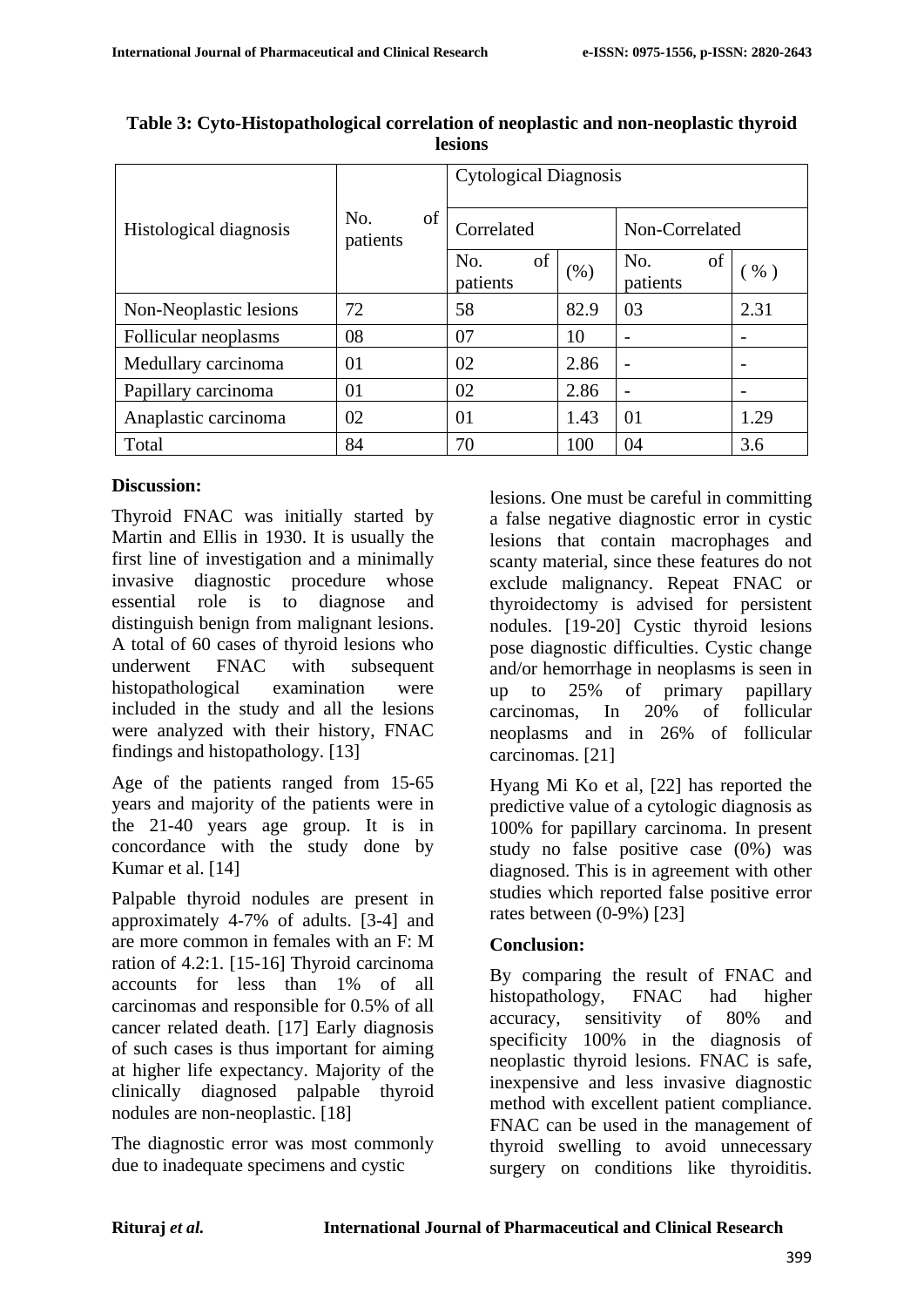FNAC with the help of imaging techniques is helpful in diagnosis of neoplastic lesion.

FNAC is a safe, simple, highly accurate, economical method for evaluation of palpable thyroid lesions. There is almost perfect cyto-histopathological concordance and the results are consistent with those available in the literature. FNAC helps in avoiding unnecessary surgeries in patients diagnosed to have a benign pathology based on cytology. Thus FNAC serves as a useful screening test to triage thyroid lesions before surgery.

# **References:**

- 1. Mousavi SJ, Mikaili P, Mehdioghli R. Demographic and histopathological study of thyroidopathies led to thyroid surgeries in Urmia Imam Hospital, Northwestern Iran. Ann Biol Res. 2011;2(5):38–43.
- 2. Vanderpump MP. The epidemiology of thyroid disease. Br Med Bull. 2011;99(1):39–51. doi:10.1093/bmb/ldr030.
- 3. Gita J, Orell SR, Sterrett GF. Fine needle aspiration cytology. In: 5<sup>th</sup> edn.. vol. 2012. Philadelphia: Churchil Livingstone;. p. 118–55.
- 4. Gharib H. Fine-Needle Aspiration Biopsy of the Thyroid: An Appraisal. Ann Intern Med . 1993;118(4):282–9. doi:10.7326/0003- 4819-118-4- 199302150-00007.
- 5. Ananthakrishnan N, Rao KM, Narasimhans R, Smilet SV, Jagadish S. The Single Thyroid Nodule: A South Indian Profile of 503 Patients with Special Reference to Incidence of Malignancy. Indian J Surg. 1993;55(10):487–92.
- 6. Sakorafas GH. Thyroid nodules; interpretation and importance of fineneedle aspiration (FNA) for the clinician - practical considerations. Surg Oncol. 2010;19(4):e130–9.
- 7. Htwe TT, Hamdi MM, Swethadri GK, Wong JO, Soe MM, Abdullah MS. Incidence of thyroid malignancy

among goitrous thyroid lesions from the Sarawak General Hospital. Singapore Med J. 2000;50(7):724–8.

- 8. Bagga PK, Mahajan NC. Fine needle aspiration cytology of thyroid swellings: how useful and accurate is it? Indian J Cancer. 2010;47(4):437– 42.
- 9. Agrawal R, Saxena M, Kumar P. A Study of Fine Needle Aspiration Cytology of Thyroid Lesions with Histopathological Correlation. Indian Journal of Pathology and Oncology.2015;2(4):277-283
- 10. Bakhos R, Selvaggi SM, DeJong S, Gordon DL, Pitale SU, Herrmann M and Wojcik EM. Fine-needle aspiration of the thyroid: Rate and causes of cytohistopathologic discordance. Diagn. Cytopathol.2000;23(4): 233– 237
- 11. Gamit MJ, Talwelkar SR, Dhruva GA. Histocytological Correlation Study of Thyroid Gland Lesions.International Journal of Science and Research. Nov 2015;4(11):777-780.
- 12. Yassa L, Cibas ES, Benson CB, Frates MC, Doubilet PM, Gawande AA et al. Long-term assessment of a multidisciplinary approach to thyroid nodule diagnostic evaluation. Cancer Cytopathology. 2007 Dec 25;111(6):508-16.
- 13. Shakuntala Sunil Aramani1\* and Gururajaprasad. C. A Cytohistopathological Correlation of Thyroid Lesions with Critical Evaluation Of Discordant Cases: An Experience At A Tertiary Care Hospital. Annals of Pathology and Laboratory Medicine, Vol. 4, Issue 3, May-June, 2017.
- 14. Demir, H. ., & Bozyel, E. . (2022). Investigation of the Relationship between Mindful Eating Behavior and Anthropometric Measurements of Individuals Applying to a Nutrition And Diet Policlinic. Journal of Medical Research and Health Sciences,